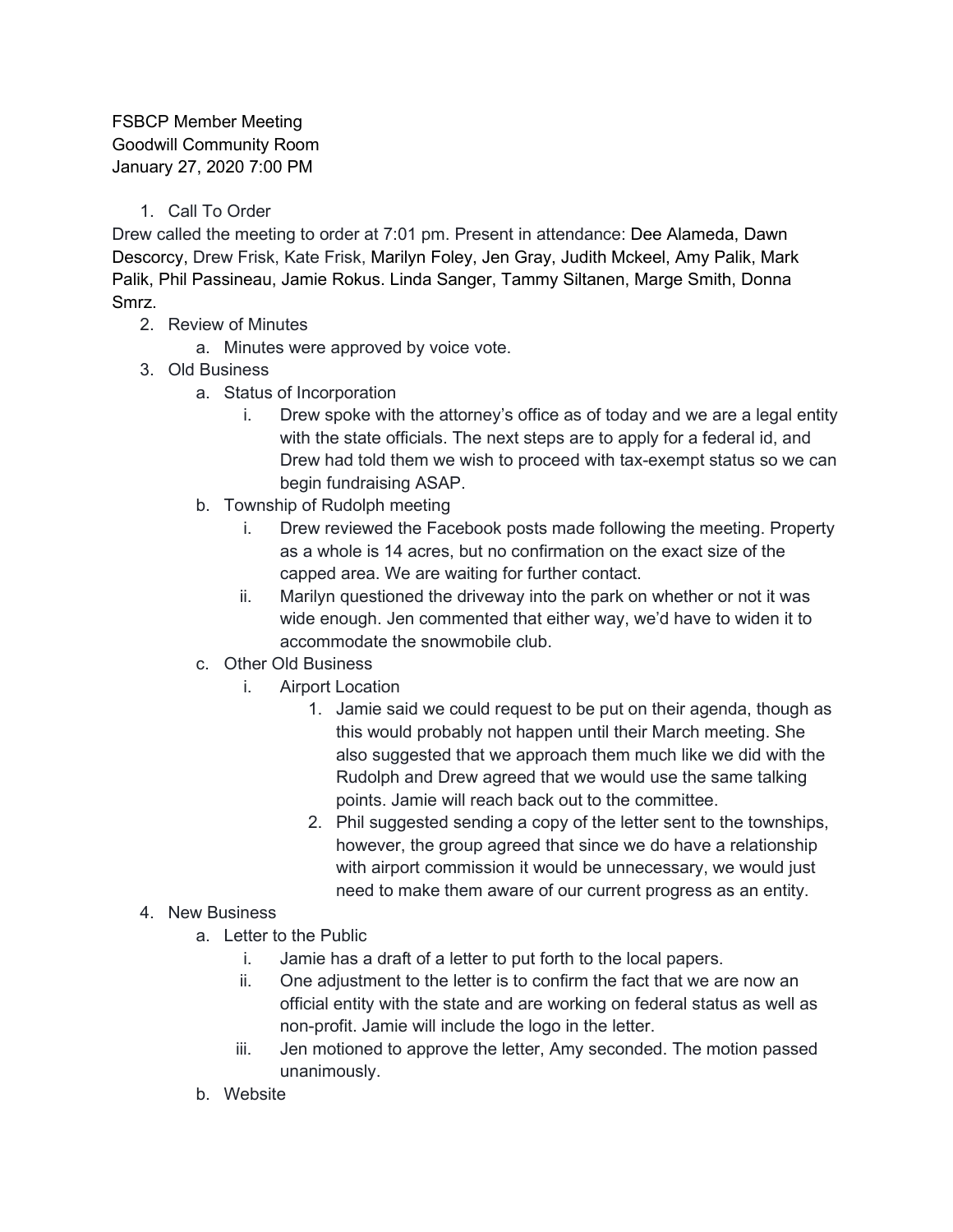- i. Coming out of the meeting with Rudolph, Drew, Jen, and Jamie had discussed that we are coming to a point where we may want to consider a website for announcements, agendas, meeting minutes, by-laws. Drew is a software engineer by trade and while websites are not something he does regularly, he is familiar and can get the process started for about \$8/month for a domain. Drew would offer up his resources, and like the P.O. Box, would just want to be reimbursed after non-profit status. Tammy also has the knowledge to help it get up and running
- ii. Amy motioned to go right ahead and get started, Kate seconded. Motion passed by unanimous vote. The domain name will be the full name of the park, nothing shortened.
- c. Membership Dues
	- i. Although we have to wait for all our federal id, we want to discuss how dating for membership dues would work. Kate put forth the idea that members are kept track of by the treasurer and yearly fees are due by the meeting of the month of membership. Reminders would be given during the prior monthly meeting and put on Facebook/website, but no letters would be mailed.
- d. Fundraising
	- i. Fundraising ideas: have teeshirts, hats, window clings, etc. Walk in the Cranfest Parade.
	- ii. Fundraising committee: Drew reviewed committee by-laws so we had confirmation that committee members do not have to be paid unless they are the chair. We will have to wait to have committee chairs until we can take membership dues. Kate proposed that board members be in charge of committees until the time that chairs can be elected.
	- iii. Jamie motion that board members will temporarily head committees, Phil seconded. The motion passed unanimously.
- e. Meeting Agendas
	- i. Agendas will be posted on Wednesdays. Anything wanted to add to the agenda to get to Drew by 8 pm on the Wednesday before the meeting and he will post it before midnight.
- f. New Possible Site Locations
	- i. Whitrock Site
		- 1. Donna mentioned that she went to the coffee with the major event and it ended up just being her and the major. She discussed her displeasure with his public comments regarding our group and he acknowledged his relationship with the group. He also did offer a location off of Whitrock Ave which is currently owned by the nearby camper dealer. There is a dry creek running through the property and is causing the owner trouble about developing it and would be willing to use it as a dog park. Phil estimates that the property may be around 5 acres. Jen brought up a concern about 8th street, while Jamie is worried about immediate neighbors.